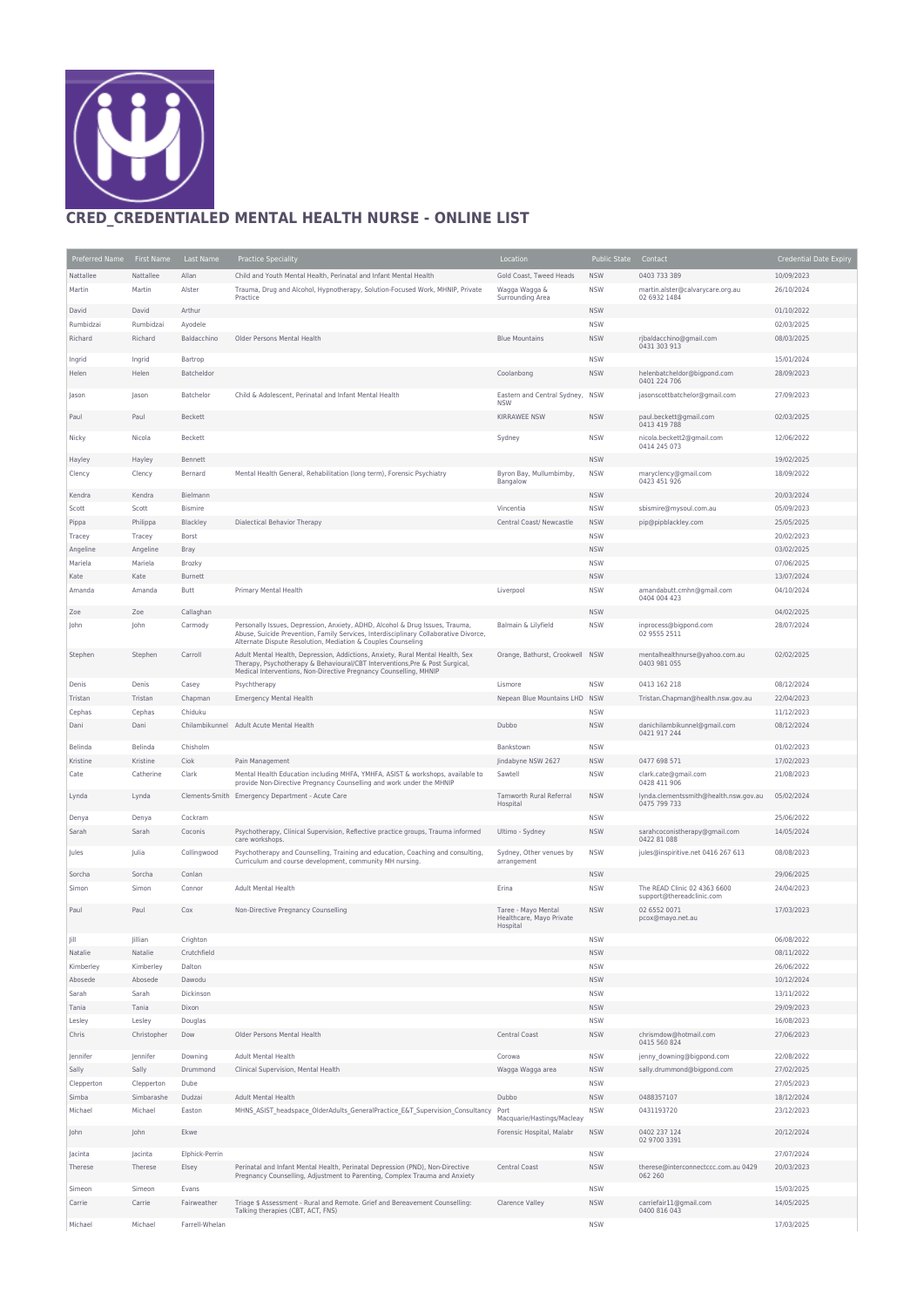| Preferred Name    | First Name        | Last Name           | <b>Practice Speciality</b>                                                                                                                                                         | Location                                                                 | Public State Contact     |                                                                            | <b>Credential Date Expiry</b> |
|-------------------|-------------------|---------------------|------------------------------------------------------------------------------------------------------------------------------------------------------------------------------------|--------------------------------------------------------------------------|--------------------------|----------------------------------------------------------------------------|-------------------------------|
| Angela            | Angela            | Fasheun             |                                                                                                                                                                                    |                                                                          | <b>NSW</b>               |                                                                            | 29/03/2024                    |
| Sarah             | Sarah             | Fenton              | Mental Health, GP Liaison, MHNIP                                                                                                                                                   | Hornsby, Sydney                                                          | <b>NSW</b>               | sfenton25@hotmail.com                                                      | 21/01/2023                    |
|                   |                   |                     |                                                                                                                                                                                    |                                                                          |                          | 0435 009 876                                                               |                               |
| Maria             | Maria             | Fitzgerald          |                                                                                                                                                                                    |                                                                          | <b>NSW</b>               |                                                                            | 18/06/2022                    |
| Elaine            | Elaine            | Ford                | Consultation-Liaison Psychiatry, Private Practice                                                                                                                                  | Westmead Hospital & 2<br>locations of Private<br>Practices in Parramatta | <b>NSW</b>               | elaine_ford@bigpond.com.au 02 9845<br>6688, 0415 103 108, 02 9635 7734 fax | 18/02/2024                    |
| Hayden            | Hayden            | Forest              |                                                                                                                                                                                    |                                                                          | <b>NSW</b>               |                                                                            | 18/08/2023                    |
| Linda             | Linda             | Fread               |                                                                                                                                                                                    |                                                                          | <b>NSW</b>               |                                                                            | 08/12/2024                    |
| Elisabeth         | Elisabeth         | Fubelli             | Adult Mental Health                                                                                                                                                                | Potts Point                                                              | <b>NSW</b>               | 0417 271 963                                                               | 13/03/2024                    |
| Yvonne            | Yvonne            | Fung                |                                                                                                                                                                                    |                                                                          | <b>NSW</b>               |                                                                            | 25/11/2024                    |
| Andrew            | Lachlan           | Gaddes              |                                                                                                                                                                                    |                                                                          | <b>NSW</b>               | Andrew Gaddes                                                              | 22/12/2023                    |
| Anne              | Anne              | Galloway            |                                                                                                                                                                                    |                                                                          | <b>NSW</b>               |                                                                            | 11/07/2023                    |
| Dianne            | Dianne            | Garcia              | Child, Adolescent and Youth Mental Health. Provision of assessment and evidence-                                                                                                   | South Western Sydney                                                     | <b>NSW</b>               | dee@projectbreakthrough.com.au                                             | 16/03/2025                    |
|                   |                   |                     | based intervention. Collaborative partnerships with GP's and supporting services.                                                                                                  |                                                                          |                          | 0451 322 441                                                               |                               |
| Grahame           | Grahame           | Gee                 |                                                                                                                                                                                    |                                                                          | <b>NSW</b>               |                                                                            | 27/09/2024                    |
| Bronwyn           | Bronwyn           | Gibson              |                                                                                                                                                                                    |                                                                          | <b>NSW</b>               | bgibso13@hotmail.com                                                       | 29/06/2023                    |
| Robert            | Robert            | Gillon              | Early psychosis                                                                                                                                                                    | Sydney                                                                   | <b>NSW</b>               | robgillonid@yahoo.com                                                      | 16/05/2023                    |
| Susan             | Susan             | Glassick            |                                                                                                                                                                                    |                                                                          | <b>NSW</b>               |                                                                            | 26/08/2022                    |
| Linda             | Linda             | Goddard             |                                                                                                                                                                                    | Albury                                                                   | <b>NSW</b>               | Linda Goddard PhD<br>linda@ldgconsulting.com.au<br>0438 577 212            | 31/01/2025                    |
| Loretta           | Loretta           | Grant               | Community Mental Health Nurse, Westmead Psychotherapy Program for Complex<br>Trauma Disorders                                                                                      | Katoomba                                                                 | <b>NSW</b>               |                                                                            | 22/08/2024                    |
| Chris             | Christiaan        | Groninger           |                                                                                                                                                                                    |                                                                          | <b>NSW</b>               |                                                                            | 15/03/2025                    |
| Monica            | Monica            | Guha                |                                                                                                                                                                                    |                                                                          | <b>NSW</b>               |                                                                            | 20/02/2024                    |
| Wendy             | Wendy             | Hall                | Emergency Mental Health. Health & Drug + Alcohol Nursing.                                                                                                                          | Darling Hurst, Sydney                                                    | <b>NSW</b>               | wjhoz1984@gmail.com<br>0402 084 571                                        | 02/06/2024                    |
| Belinda           | Belinda           | Handy               |                                                                                                                                                                                    |                                                                          | <b>NSW</b>               |                                                                            | 25/06/2025                    |
| Scott             | Scott             | Hanson              | Pregnancy Support Counselling, Suicide Prevention, Psychotherapies                                                                                                                 | Grafton / Coffs Harbour                                                  | <b>NSW</b>               | 0467 588 393                                                               | 26/03/2024                    |
|                   |                   |                     |                                                                                                                                                                                    |                                                                          |                          | scott.hansonmhn@hotmail.com                                                |                               |
| Jeff              | Jeffrey           | Hardcastle          | <b>Adult Mental Health</b>                                                                                                                                                         | Coffs Harbour                                                            | <b>NSW</b>               | jhardcastle@ncahs.health.nsw.gov.au<br>0438 377 163                        | 23/09/2022                    |
| Jennifer          | Jennifer          | Hawke               |                                                                                                                                                                                    |                                                                          | <b>NSW</b>               |                                                                            | 23/12/2024                    |
| Helen             | Helen             | Hedges              | Child and Adolescent Mental Health                                                                                                                                                 | Westmead                                                                 | <b>NSW</b>               | helen.hedges@health.nsw.gov.au                                             | 27/04/2025                    |
| Elizabeth         | Elizabeth         | Holroyd             |                                                                                                                                                                                    |                                                                          | <b>NSW</b>               |                                                                            | 14/10/2022                    |
| Michelle          | Michelle          | Hookham             |                                                                                                                                                                                    |                                                                          | <b>NSW</b>               |                                                                            | 17/10/2023                    |
| Fiona             | Fiona             | Howell              | Registered Play Therapist CMHN                                                                                                                                                     | Warriewood                                                               | <b>NSW</b>               | 02 99137000                                                                | 08/10/2022                    |
| Debbie            | Debbie            | <b>Hunter Hicks</b> |                                                                                                                                                                                    |                                                                          | <b>NSW</b>               |                                                                            | 22/06/2023                    |
| John              | John              | Hurley              | Interpersonal Counselling, Education/Research                                                                                                                                      | Coffs Harbour                                                            | <b>NSW</b>               | John.Hurley@scu.edu.au                                                     | 25/08/2023                    |
| Wendy             | Wendy             | logha               |                                                                                                                                                                                    |                                                                          | <b>NSW</b>               |                                                                            | 22/07/2022                    |
| Matt              | Matthew           | Ireland             |                                                                                                                                                                                    | Hornsby & Penrith                                                        | <b>NSW</b>               | 0452573993                                                                 | 20/05/2025                    |
| Anne              | Anne              | Irwin               |                                                                                                                                                                                    |                                                                          | <b>NSW</b>               |                                                                            | 30/05/2023                    |
| Ainslie<br>Denise | Ainslie<br>Denise | Ivin-Smith<br>Jack  | Mental Health of Adults and Young People in Primary Care, MHNIP<br>Mental Health Nurse, Leadership & Management, coaching in Acute, Forensic &                                     | Kempsey, South West Rocks NSW<br>Murrumbidgee Local Health               | <b>NSW</b>               | ainslie.is@gmail.com<br>0431 118 802<br>jackdenise90@yahoo.com             | 22/02/2025<br>08/11/2022      |
|                   |                   |                     | Aged Care.                                                                                                                                                                         | District                                                                 |                          | 0421 635 478                                                               |                               |
| Sharon            | Sharon            | Jenks               | CAMHS, Headspace, MHNIP adult                                                                                                                                                      | Parkes                                                                   | <b>NSW</b>               | sharonjenks@live.com.au<br>0427 279 738                                    | 21/10/2024                    |
| David             | David             | Jevtovic            | Drug & Alcohol Addictions, NDIS, Depression, Anxiety, Conflict Management and<br>Fear of Flying                                                                                    | Maitland                                                                 | <b>NSW</b>               | 0477 062<br>596david@rethinkcounselling.com                                | 24/02/2023                    |
| Naidene           | Naidene           | Jones               |                                                                                                                                                                                    |                                                                          | <b>NSW</b>               |                                                                            | 02/03/2024                    |
| Anthony           | Anthony           | Kelly               |                                                                                                                                                                                    |                                                                          | <b>NSW</b>               |                                                                            | 24/06/2022                    |
| Laura             | Laura             | Kiln                |                                                                                                                                                                                    | Erina                                                                    | <b>NSW</b>               | Ikiln@aol.com<br>02 4365 2844                                              | 31/05/2025                    |
| Astrid            | Astrid            | King                | Clinical Supervision Official Visitor appointed by the minister fro mental health under Sydney and regional NSW<br>the NSW mental Health Act 200                                   |                                                                          | <b>NSW</b>               | clinicalsupervision@hotmail.com<br>419224534                               | 18/12/2024                    |
| Donna             | Donna             | King                |                                                                                                                                                                                    |                                                                          | <b>NSW</b>               |                                                                            | 18/03/2025                    |
| Lee               | Lee               | Knight              | Forensic mental health                                                                                                                                                             | Central Coast                                                            | <b>NSW</b>               | lee@forensicmentalhealth.com.au<br>407813154                               | 21/07/2023                    |
| Trish             | Patricia          | Kudiwa              |                                                                                                                                                                                    |                                                                          | <b>NSW</b>               |                                                                            | 13/12/2022                    |
| Shanti            | Chandar           | Kumar               |                                                                                                                                                                                    |                                                                          | <b>NSW</b>               |                                                                            | 31/03/2025                    |
| Richard           | Richard           | Lakeman             | Psychotherapy, Suicide Response and Prevention, Mental Health and Recovery                                                                                                         |                                                                          | <b>NSW</b>               | Web: working4recovery.com,                                                 | 11/04/2024                    |
| Dianne            | Dianne            | Latta               | Consultancy<br>Psychotherapeutic interventions for Adults experiencing psychosis, mood and<br>anxiety disorders, borderline personality disorder, issues related to substance use. | Sydney and Remote                                                        | <b>NSW</b>               | richard@working4recovery.com<br>diannelatta_mindmatters@outlook.com        | 21/12/2023                    |
|                   | Patricia          |                     | Cardiometabolic and Physical Health promotion in Adult Mental Health. Mental<br>Health Education and Training.                                                                     |                                                                          |                          |                                                                            |                               |
| Patricia<br>Fiona | Fiona             | Lenan<br>Little     |                                                                                                                                                                                    |                                                                          | <b>NSW</b><br><b>NSW</b> |                                                                            | 16/09/2022<br>23/06/2022      |
| Peter             | Peter             | Lochens             | Mental Health                                                                                                                                                                      | Noraville Central Coast                                                  | <b>NSW</b>               | 0409 452 650                                                               | 23/02/2024                    |
|                   |                   |                     |                                                                                                                                                                                    |                                                                          |                          | Peterlochens@gmail.com                                                     |                               |
| Shelley           | Shelley           | Maher               |                                                                                                                                                                                    |                                                                          | <b>NSW</b>               |                                                                            | 03/04/2023                    |
| Charity           | Charity           | Makurumure          | Rehabilitation Recovery Model Approach                                                                                                                                             | <b>Charters Towers</b>                                                   | <b>NSW</b>               | makurumure.charity@gmail.com                                               | 21/03/2023                    |
| Aileen            | Aileen            | Manahan             |                                                                                                                                                                                    |                                                                          | <b>NSW</b>               |                                                                            | 29/09/2023                    |
| Brenda            | Brenda            | Mansfield           | Mental Health, Couple & Family Therapy, MHNIP                                                                                                                                      | Cowra, Young                                                             | <b>NSW</b>               | stepaside@hermes.net.au,<br>02 6342 6244 0425 238 197                      | 27/08/2023                    |
| Anita             | Anita             | Mansfield           | Adult Mental Health, ACT Interventions, Primary Prevention                                                                                                                         | Burwood                                                                  | <b>NSW</b>               | anita.l.mansfield@gmail.com                                                | 19/03/2025                    |
| Kerry             | Kerry             | Marden              | Adult Mental Health                                                                                                                                                                | Coffs Harbour                                                            | <b>NSW</b>               | kmcmhn@gmail.com                                                           | 10/04/2025                    |
|                   |                   |                     |                                                                                                                                                                                    |                                                                          |                          | 0491 653 135                                                               |                               |
| Peta              | Peta              | Marks               |                                                                                                                                                                                    |                                                                          | <b>NSW</b>               |                                                                            | 23/09/2022                    |
| Janine            | Janine            | Max                 | Psychotherapy for Grief/Loss, Trauma (EMDR), Aged Care, Chronic & Complex                                                                                                          | Lake Macquarie                                                           | <b>NSW</b>               | janinemax.counsellor@gamil.com<br>0416 143 500                             | 23/04/2024                    |
|                   |                   |                     | Mental Health. Clinical Supervision. Private practice at medical centre and online.                                                                                                |                                                                          |                          |                                                                            |                               |
| Larissa           | Larissa           | McClelland          |                                                                                                                                                                                    |                                                                          | <b>NSW</b>               |                                                                            | 01/09/2024                    |
| Andrea            | Andrea            | McCloughen          |                                                                                                                                                                                    |                                                                          | <b>NSW</b>               |                                                                            | 22/09/2024                    |
| Denise            | Denise            | McGarry             | Education                                                                                                                                                                          | Bathurst and Sydney                                                      | <b>NSW</b>               | dmcgarry@csu.edu.au<br>02 9887 5785                                        | 29/09/2024                    |
| Jill              | Jill              | McGregor            |                                                                                                                                                                                    |                                                                          | <b>NSW</b>               |                                                                            | 07/10/2023                    |
| Jade              | Jade              | Mcinnes             |                                                                                                                                                                                    |                                                                          | <b>NSW</b>               |                                                                            | 08/02/2023                    |
| Roz               | Roslyn            | McKenzie            | Parenting; Pre & Post Natal Issues & Mental Health; Non-Directive pregnancy<br>counselling; Anxiety; Depression; Trauma; Stress; Chronic Illness; Chronic Pain;                    | 7 Mingara Drive, Tumbi<br>Umbi 2261                                      | <b>NSW</b>               | r.m@healthpoint.com.au                                                     | 13/05/2023                    |
| Marian            | Marian            | McKenzie            | Adjustment disorders.<br>MHNIP, Private Practice                                                                                                                                   | Tamworth                                                                 | <b>NSW</b>               | mm@smithstreetpractice.com.au                                              | 24/02/2024                    |
|                   |                   | Mcspedden           | Psychological Therapies/Counselling. Aboriginal Mental Health Care                                                                                                                 | Inverell                                                                 | <b>NSW</b>               | 02 6766 7755                                                               | 10/04/2024                    |
| Meegan<br>Dawn    | Meegan<br>Dawn    | Mears               | ANZAP Diploma in Treatment of Personality Disorders, MHNIP                                                                                                                         | Katoomba                                                                 | <b>NSW</b>               | mmcspedden@armajun.org.au<br>02 4782 2837                                  | 20/10/2023                    |
|                   |                   |                     |                                                                                                                                                                                    |                                                                          |                          |                                                                            |                               |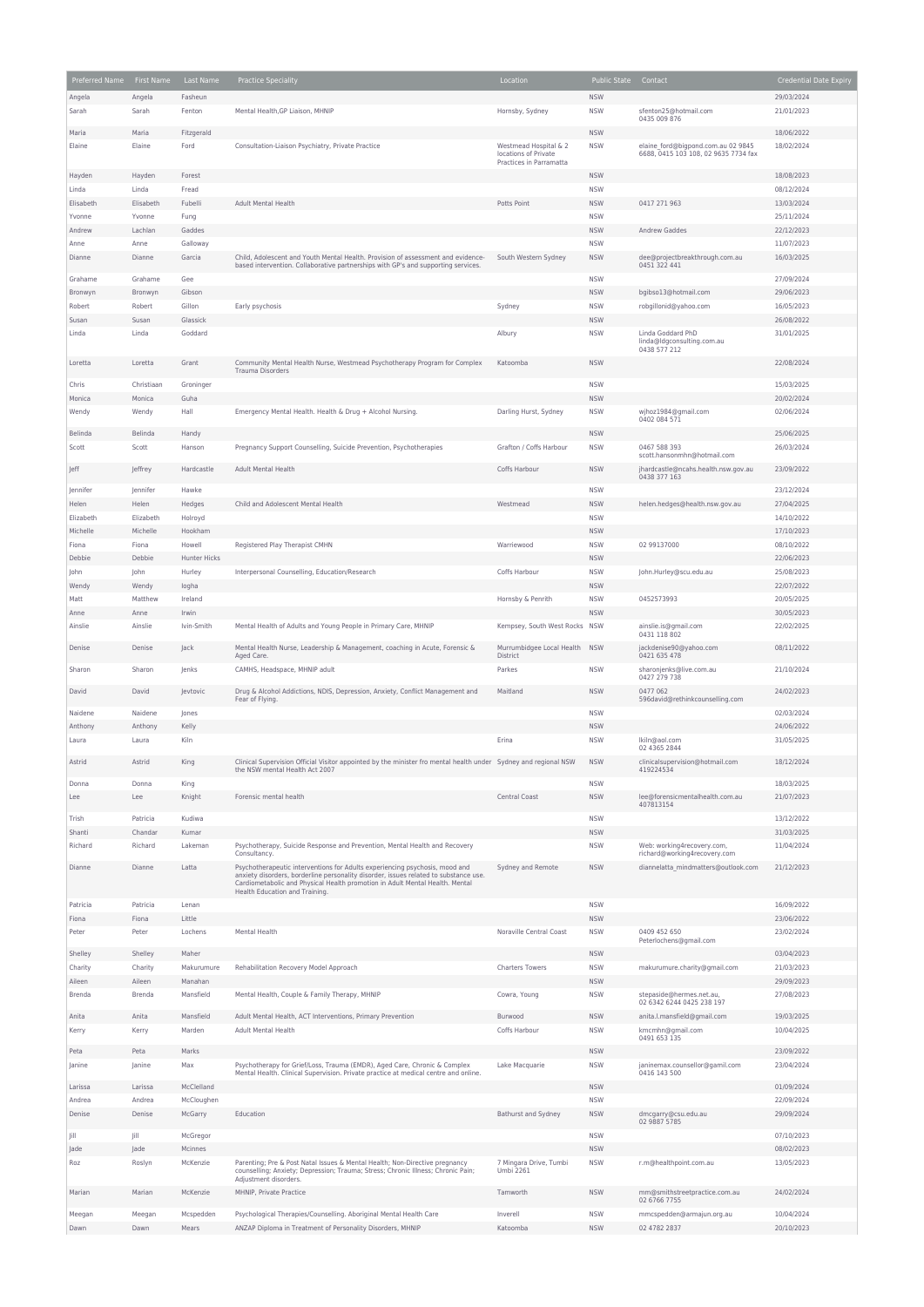| Preferred Name   | First Name           | Last Name  | <b>Practice Speciality</b>                                                                                                                            | Location                                                   | Public State | Contact                                             | <b>Credential Date Expiry</b> |
|------------------|----------------------|------------|-------------------------------------------------------------------------------------------------------------------------------------------------------|------------------------------------------------------------|--------------|-----------------------------------------------------|-------------------------------|
| Joseph           | Joseph               | Meka       | Adult Mental Health, Education                                                                                                                        | Sydney                                                     | <b>NSW</b>   | joseph.meka@health.nsw.gov.au                       | 22/12/2024                    |
| David            | David                | Mendes     |                                                                                                                                                       |                                                            | <b>NSW</b>   |                                                     | 02/05/2025                    |
| Julie            | Julie                | Millard    | Adult Mental Health, Education, Community Mental Health Nursing                                                                                       | Sydney                                                     | <b>NSW</b>   | juliemillard@bigpond.com                            | 11/08/2024                    |
|                  |                      |            |                                                                                                                                                       |                                                            |              | 0438 217 912                                        |                               |
| James            | James                | Millman    |                                                                                                                                                       |                                                            | <b>NSW</b>   |                                                     | 26/02/2024                    |
| Coelina          | Coelina              | Millmore   |                                                                                                                                                       |                                                            | <b>NSW</b>   |                                                     | 22/12/2023                    |
| Sally            | Sally                | Mills      | MHNIP, CBT trained Psychotherapist, UK accredited                                                                                                     | Bangalow                                                   | <b>NSW</b>   | sally.mills@familieswanteddownunder.com 19/06/2023  |                               |
| Maree            | Maree                | Mitchell   | Co-Occurring Mental Health & Substance Use                                                                                                            | Newcastle                                                  | <b>NSW</b>   | maree.mitchell2@health.nsw.gov.au                   | 13/09/2024                    |
|                  |                      |            |                                                                                                                                                       |                                                            |              | 02 4033 5600                                        |                               |
| Mo               | Mohammad             | Moammar    | Mental Health                                                                                                                                         | Sydney                                                     | <b>NSW</b>   | moha acu@hotmail.com                                | 30/03/2025                    |
|                  | Elizabeth            |            |                                                                                                                                                       |                                                            |              | 0433 195 135                                        |                               |
| Edwina           |                      | Monaghan   |                                                                                                                                                       |                                                            | <b>NSW</b>   | Edwina Monaghan                                     | 19/09/2022                    |
| Doug             | Douglas              | Moon       | Mental Health Nursing                                                                                                                                 | Central Coast                                              | <b>NSW</b>   | Douglas.Moon@health.nsw.gov.au<br>0432 332 422      | 05/05/2025                    |
| Albert           | Albert               | Morrison   | Psychotherapist                                                                                                                                       | Central Coast                                              | <b>NSW</b>   | albertmorrison1@gmail.com                           | 02/11/2023                    |
| Lorna            | Lorna                | Moxham     | Mental Health Nursing Education                                                                                                                       | Illawarra                                                  | <b>NSW</b>   | Imoxham@uow.edu.au                                  | 19/12/2023                    |
| Tino             | Tinovimbaishe Moyo   |            |                                                                                                                                                       |                                                            | <b>NSW</b>   |                                                     | 08/10/2023                    |
| Vincent          | Nhlanhla             | Msumba     | Mental Health                                                                                                                                         | Sydney, Westsead                                           | <b>NSW</b>   | Vincent Msumba                                      | 18/03/2023                    |
|                  |                      |            |                                                                                                                                                       |                                                            |              | 0415 218 582                                        |                               |
| Bridget          | Bridget              | Mulvey     | Child and Adolescent Mental Health and Eating Disorders                                                                                               | Sydeny                                                     | <b>NSW</b>   | bridgetanne72@gmail.com                             | 27/03/2025                    |
| Apronia          | Apronia              | Ngondo     |                                                                                                                                                       |                                                            | <b>NSW</b>   |                                                     | 19/01/2024                    |
| Lorna            | Thi Thuy Loan Nguyen |            | Mental Health                                                                                                                                         | Liverpool                                                  | <b>NSW</b>   | Lorna Nguyen                                        | 09/10/2023                    |
|                  |                      |            |                                                                                                                                                       |                                                            |              | thuyloan.nguyen@sswahs.nsw.gov.au<br>0423 086 985   |                               |
| Emma             | Emma                 | Nicolle    |                                                                                                                                                       |                                                            | <b>NSW</b>   |                                                     | 01/02/2025                    |
|                  |                      | Nieschmidt |                                                                                                                                                       |                                                            | <b>NSW</b>   |                                                     | 05/10/2023                    |
| Amy<br>Josephine | Amy                  | Nunan      | Perinatal/Infant                                                                                                                                      | Barwon/ Geelong region                                     | <b>NSW</b>   | 425742724                                           | 22/11/2023                    |
|                  | Josephine            |            |                                                                                                                                                       |                                                            |              |                                                     |                               |
| Paula            | Paula                | O'Brien    | MHNIP                                                                                                                                                 |                                                            | <b>NSW</b>   |                                                     | 01/02/2025                    |
| Beth             | Beth                 | O'Brien    |                                                                                                                                                       |                                                            | <b>NSW</b>   |                                                     | 12/09/2023                    |
| Robert           | Robert               | O'Connell  |                                                                                                                                                       |                                                            | <b>NSW</b>   |                                                     | 06/10/2023                    |
| Margaret         | Margaret             | O'Sullivan |                                                                                                                                                       |                                                            | <b>NSW</b>   |                                                     | 01/11/2024                    |
| Sonya            | Sonya                | Ojala      |                                                                                                                                                       |                                                            | <b>NSW</b>   | sonyaojal@gmail.com                                 | 05/08/2023                    |
| Tracey           | Tracey               | Parkes     | Child and adolescents, ACT, Therapy based interventions, Perinatal Mental Health,<br>Animal assisted interventions.                                   | Wagga Wagga and<br>surrounding areas                       | <b>NSW</b>   | helpinghoundsriverina@gmail.com<br>0418 270 275     | 27/09/2024                    |
|                  |                      |            |                                                                                                                                                       |                                                            |              |                                                     |                               |
| Matthew          | Matthew              | Parry      |                                                                                                                                                       |                                                            | <b>NSW</b>   |                                                     | 30/03/2025                    |
| Lisa             | Lisa                 | Paul       | Perinatal Mental Health                                                                                                                               | Hawkesbury/Nepean                                          | <b>NSW</b>   | 0419981902                                          | 09/02/2024                    |
| Paul             | Paul                 | Pearson    | Acute Adult Mental Health, ACT, Drug & Alcohol, PTSD, Suicide Prevention, Grief, DV, Tamworth<br>Anxiety & Depression, TMS                            |                                                            | <b>NSW</b>   | ptjpearson@live.com.au<br>0419 407 313              | 15/06/2024                    |
| Daria            | Daria                | Peck       | Psychotherapist, Private Practice, Chemical & Process Addictions, Co-Dependency,                                                                      | Greenacre & Bondi Junction                                 | <b>NSW</b>   | dariatpeck@telstra.com                              | 21/03/2024                    |
|                  |                      |            | Family-of-Origin, Relationships, Adult Mental Health, including Depression, Anxiety,<br>Phobias, PTSD, Change Management                              |                                                            |              | 02 9793 8344                                        |                               |
|                  |                      |            |                                                                                                                                                       |                                                            |              |                                                     |                               |
| Sandra           | Sandra               | Phillips   | MHNIP, Private Practice, Mental Health - all areas - Adult, Aged, Children,<br>Multicultural MH, Indigenous Macedonian speaking                       | Illawarra Wollongong, South NSW<br>Coast, Narooma, Moruya, |              | sandraphillips@exemail.com.au<br>0418 653 760       | 13/11/2024                    |
|                  |                      |            |                                                                                                                                                       | Bermagui                                                   |              |                                                     |                               |
| Emily            | Emily                | Pile       |                                                                                                                                                       |                                                            | <b>NSW</b>   |                                                     | 18/06/2022                    |
| John             | John                 | Pitchford  | Forensic Mental Health, Mental Health Intensive Care, Immigration Health, Inpatient<br>Mental Health services, Child and Family Mental Health         | Randwick                                                   | <b>NSW</b>   | john.pitchford@health.nsw.gov.au<br>0422 984 923    | 09/03/2025                    |
| Helen            | Helen                | Reese      | Pediatrics                                                                                                                                            | Summer Hill                                                | <b>NSW</b>   | helenreese1@gmail.com                               | 24/11/2024                    |
|                  |                      |            |                                                                                                                                                       |                                                            |              | 0400 991 346                                        |                               |
| Rita             | Rita                 | Reid       |                                                                                                                                                       |                                                            | <b>NSW</b>   |                                                     | 14/09/2024                    |
| Deva             | Deva                 | Reynold    | Perinatal and Infant Mental Health                                                                                                                    | <b>Blacktown and Westmead</b>                              | <b>NSW</b>   | devapjohn@yahoo.com.au                              | 17/12/2024                    |
|                  |                      |            |                                                                                                                                                       |                                                            |              | 0423 268 893                                        |                               |
| Nicola           | Nicola               | Rice       |                                                                                                                                                       |                                                            | <b>NSW</b>   |                                                     | 23/09/2022                    |
| Adam             | Adam                 | Rice       | Chronic / Complex Mental Health, Comorbidity, Drug and Alcohol, Home<br>Detoxification (criteria required), Psychotherapy                             | Central Coast, Lake<br>Macquarie, Cooranbong,              | <b>NSW</b>   | ajrcounselling@gmail.com<br>0425 369 182            | 30/05/2023                    |
|                  |                      |            |                                                                                                                                                       | Morrisett                                                  |              |                                                     |                               |
| Caroline         | Caroline             | Richardson |                                                                                                                                                       |                                                            | <b>NSW</b>   |                                                     | 12/06/2022                    |
| Andrew           | Andrew               | Roberts    |                                                                                                                                                       |                                                            | <b>NSW</b>   |                                                     | 23/03/2023                    |
| Mellanie         | Mellanie             | Rollans    |                                                                                                                                                       |                                                            | <b>NSW</b>   |                                                     | 15/12/2022                    |
| Julian           | Julian               | Rutherford | Mental Health Nurse                                                                                                                                   | Sydney                                                     | <b>NSW</b>   | juliandrutherford@gmail.com                         | 05/01/2025                    |
|                  |                      |            |                                                                                                                                                       |                                                            |              | 0497 083 009                                        |                               |
| Sara             | Sara                 | Sabbagh    |                                                                                                                                                       |                                                            | <b>NSW</b>   |                                                     | 19/04/2024                    |
| Lisa             | Lisa                 | Sambrooks  |                                                                                                                                                       |                                                            | <b>NSW</b>   |                                                     | 30/09/2024                    |
| Peter            | Peter                | Santangelo |                                                                                                                                                       |                                                            | <b>NSW</b>   |                                                     | 30/05/2024                    |
| Kerrie           | Kerrie               | Saunders   | Integrated Psychotherapy, Groupwork, Clinical Supervision, Clinical Hypnotherapy,                                                                     | Central Coast                                              | <b>NSW</b>   | icc@iprimus.com.au<br>0438 439 629                  | 27/11/2023                    |
|                  |                      |            | Mentoring                                                                                                                                             |                                                            |              |                                                     |                               |
| Naveen           | Naveen               | Savio      |                                                                                                                                                       |                                                            | <b>NSW</b>   |                                                     | 15/11/2022                    |
| Maria            | Maria                | Schmidt    | Older Persons, MHNIP                                                                                                                                  | Central Coast                                              | <b>NSW</b>   | 0416 165 472                                        | 29/06/2022                    |
| Julie            | Julie                | Scott      | Older persons, Visiting RACFs, SFT, Music therapy, Hypnosis and Recovery model.                                                                       | Central Coast                                              | <b>NSW</b>   | juliesandrascott@gmail.com<br>0417 896 279          | 23/02/2025                    |
| Lauren           | Lauren               | Seale      |                                                                                                                                                       |                                                            | <b>NSW</b>   |                                                     | 16/06/2023                    |
| Lee              | Lidimoni             | Selemusi   |                                                                                                                                                       |                                                            | <b>NSW</b>   |                                                     | 03/12/2023                    |
| Joanne           | Joanne               | Seymour    | Acute Mental Health '??? Adult, Aged, Child and Adolescent                                                                                            | Nepean (Penrith)                                           | <b>NSW</b>   | seymouj@wahs.nsw.gov.au                             | 18/07/2023                    |
|                  |                      |            |                                                                                                                                                       |                                                            |              | 02 4734 4249                                        |                               |
| Debbie           | Debbie               | Shoppee    |                                                                                                                                                       |                                                            | <b>NSW</b>   |                                                     | 22/09/2023                    |
| Robert           | Robert               | Silburn    | Specialty depression and anxiety, Private practice, General mental health, Non-                                                                       | Caringbah                                                  | <b>NSW</b>   | robertsilburn@bigpond.com                           | 22/04/2023                    |
|                  |                      |            | Directive Pregnancy Counselling                                                                                                                       |                                                            |              | 0422 225 226                                        |                               |
| Troy             | Troy                 | Singh      | Acute Mental Health                                                                                                                                   | Northern NSW                                               | <b>NSW</b>   | troysingh@hotmail.com<br>0407 722 854               | 13/07/2023                    |
| Kathryn          | Kathryn              | Solanki    | Perinatal and Infant Mental Health                                                                                                                    | Wollongong                                                 | <b>NSW</b>   | Kathryn.Solanki@health.nsw.gov.au                   | 22/06/2025                    |
|                  |                      |            |                                                                                                                                                       |                                                            |              | 0488 334 445                                        |                               |
|                  |                      |            |                                                                                                                                                       |                                                            |              | 02 4254 1600 (w)                                    |                               |
| James            | James                | Southan    | MHNIP                                                                                                                                                 |                                                            | <b>NSW</b>   |                                                     | 24/02/2025                    |
| Mette            | Mette Marie          | Southwick  | Psychotherapy, Complex trauma, PTSD, Teenagers, Sexual Dysfunction, Women and Laura's Place, Wamberal<br>Children.                                    |                                                            | <b>NSW</b>   | mette.southwick@laurasplaace.com.au<br>02 4385 5587 | 22/07/2022                    |
|                  |                      |            |                                                                                                                                                       |                                                            |              |                                                     |                               |
| Caitlin          | Caitlin              | Starkey    |                                                                                                                                                       |                                                            | <b>NSW</b>   |                                                     | 07/04/2025                    |
| Susan            | Susan                | Sumskis    | Acute adult mental illness, Non violent crisis intervention, Mental Health Triage,<br>Resilience, Dialectical Behaviour Therapy, Training & Education | Goulburn & Wollongong                                      | <b>NSW</b>   | sliersch@uow.edu.au                                 | 16/01/2023                    |
| Tracy            | Tracy                | Tabvuma    | Adult Mental Health, Psychotherapy                                                                                                                    | South West Sydney                                          | <b>NSW</b>   | 0405 498566                                         | 13/07/2024                    |
|                  |                      |            |                                                                                                                                                       |                                                            |              | tracylavcena@msn.com                                |                               |
| Stephanie        | Stephanie            | Tait       | Young People, Youth and Family                                                                                                                        | Nambucca Valley                                            | <b>NSW</b>   | Stephanie.tait@health.nsw.gov.au<br>0408 537 045    | 29/10/2024                    |
|                  |                      |            |                                                                                                                                                       |                                                            |              |                                                     |                               |
| Ruth             | Ruth                 | Tarrant    | Educator, clinical supervisor, mentor, peer mentoring, transformational life coach<br>(not the 'ra ra' kind!)                                         | Sydney area                                                | <b>NSW</b>   | 0477 172 412<br>ruth@proresilience.com.au           | 25/02/2025                    |
| Jane             | Jane                 | Thomasson  |                                                                                                                                                       |                                                            | <b>NSW</b>   |                                                     | 14/11/2022                    |
| Glynis           | Glynis               | Thorp      | Rural and Remote Mental Health, Inpatient Acute Triage                                                                                                | Broken Hill                                                | <b>NSW</b>   | ruralandremotern.gt@gmail.com                       | 18/07/2024                    |
|                  |                      |            |                                                                                                                                                       |                                                            |              |                                                     |                               |